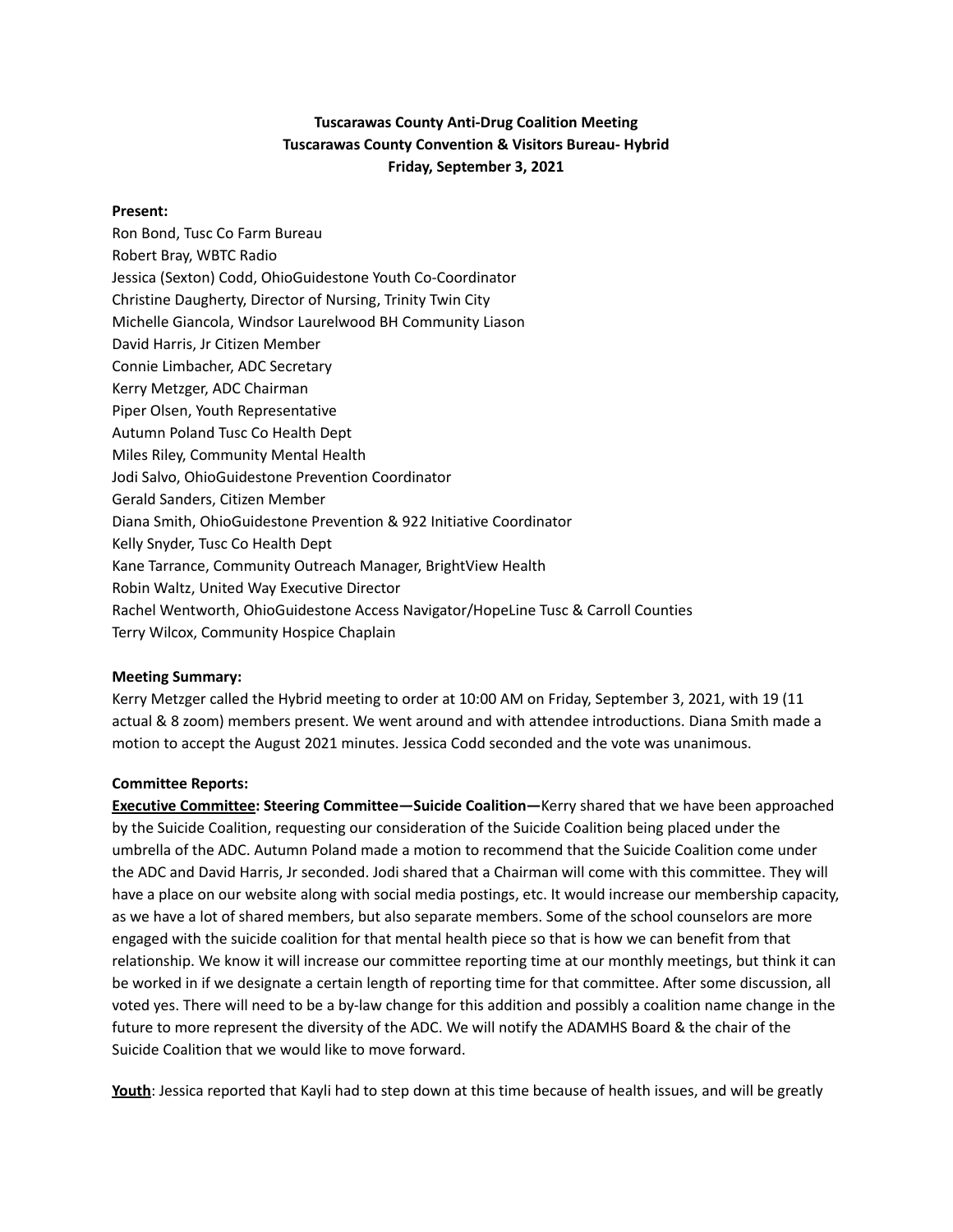missed! Piper Olsen from Tuscarawas Central Catholic (TCC) was present as the Youth Representative. She reported that they were just getting started in the schools since school has just started. This new school year will be a rebuilding year with the Y2Y programs post pandemic. The schools that are participating include Claymont, Newcomerstown, Strasburg & TCC. Strasburg has a good program started and will mentor middle schoolers. Many of the schools will begin efforts for "Red Ribbon Week" next month. Jessica reported that we are currently in the early stages of a pilot project to introduce Youth to Youth at Claymont Middle School. She discussed that it was becoming apparent that we needed to start working with students at an earlier age by bringing a structured program to middle schoolers. She is meeting with 6<sup>th</sup>, 7<sup>th</sup> & 8<sup>th</sup> graders during their lunch & working through a program called "Too Good For Drugs". The first half of the year is SEL learning (Social-Emotional Learning) and the second half is about substance use prevention. The goal is to help groom the students to be able to move into the Y2Y program in high school. The group gets larger each time they meet which is really awesome. We are fortunate to have students like Piper that want to be role models and are willing to take on some leadership roles.

**Alcohol Committee:** Jodi reported in Veronica's absence that the **"Talk, We Hear You Campaign"** was released on August 16<sup>th</sup> with a press release. This is a SAMHSA Campaign. It's designed to help parents talk to their youth about not using alcohol, and the importance of those conversations. Channel 5 did an interview with three ADC members. We will push it out on the ADC website once we get the video.

**Marijuana Committee**: **Tuscarawas County Fair:** Diana explained the two booths. We have the ADC booth under the grandstand & we have a marijuana booth that that is separate that will just collect surveys for our marijuana data. This data is how the community sees marijuana. People usually play a game and get a prize if they fill out a survey. Connie will send out the volunteer link next week for anyone who still wants to volunteer to work an open shift. **October 5th PAC event "Clear the Air"-** Jodi reported that Ty Sells will be speaking in morning to  $8<sup>th</sup>$  graders that are bussed in & in the afternoon there will be a high school grade. Special Thank you to Dean Bielski for providing the PAC for us to use & Chris Lane, our business sector rep, has reached out to area businesses & raised \$6,500 for this event. Kerry provided information that there is an **Ohio Ballot Initiative for recreational marijuana legalization from the Coalition to Regulate Marijuana Like Alcohol (CTRMLA). The** ballot initiative has been approved by Attorney General Yost as to the language being "fair and truthful." The ballot board has approved it as to the single subject rule. The CTRMLA can now go out and collect 132,000 signatures to bring it before the General Assembly for action. This ballot initiative is written to flip the medical dispensaries into recreational dispensaries. So some of the work of the committee is to reach out to our local elected officials to educate them on this ballot initiative and implications it might have on our communities. **House Bill 210 & 382:** are also on the table for possible action by the General Assembly to legalize recreational marijuana in Ohio. The Legislature might want to legalize so that they would be in control of recreational marijuana legislation as opposed to the ballot initiative controlling legalization.. Jodi discussed the Marijuana Position Paper that we have and how that is a good resource and starting point for the Marijuana Committee. Again, if you are interested in serving on a committee the Marijuana Committee is looking for more committee members.

**Prescription Drug Committee Medication Safety Box:** Jodi showed those present what the boxes looked like and explained that we would have only a few at the fair, but to only give out if you see the person is in real need for them. If people are requesting boxes, let them know that they can be picked up at the OhioGuidestone Prevention office located in the United Way building. This is as the boxes cost \$11 and we want to be sure people want the boxes and not just "free" stuff. We have had a steady stream of requests for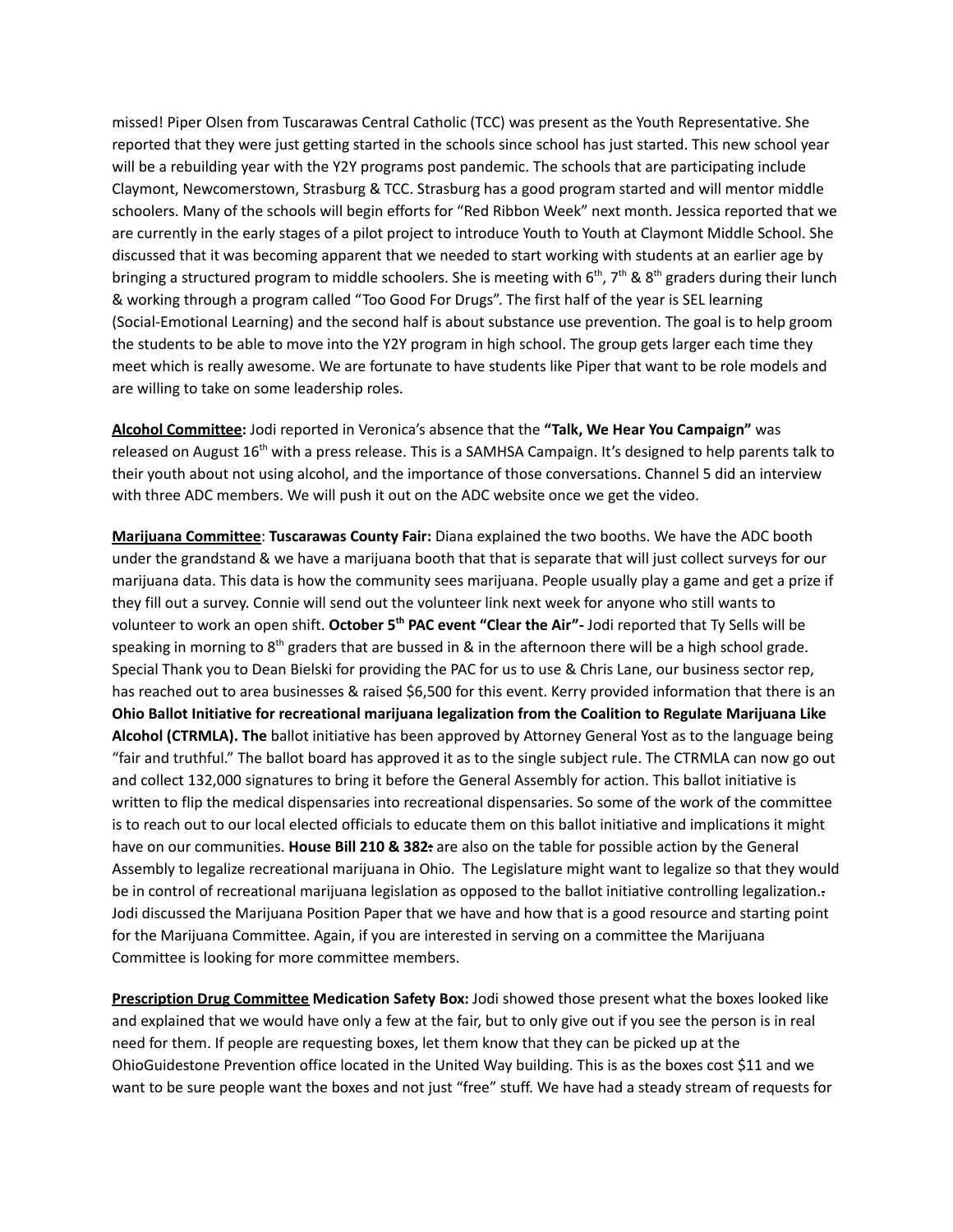the boxes from area schools, agencies and organizations. We have just ordered 300 in the past couple of months. **Pharmacy Bags:** Medi-Wise Pharmacy has received shipment of pharmacy bags. They will be disseminated to area pharmacies and are to be dispensed the 30 days before each of the Drug Take Back Days in April & October of each year (as the bags promote the take back events). We have enough for a year and a half. **National Drug Take Back Day is October 23, 2021 from 10-2 at** Union and Trinity. We will be in need of volunteers for this event.

**Tobacco/Vaping Committee--Dover Council-Quit Line POS posting:** Autumn reported that she is just waiting on the final vote. **Apportis:** Diana & Autumn are working on this. It is Web Platform that we sponsor at Claymont schools using a low band—high speed internet is not needed. **Community Project:** Need 250 completed surveys to be completed. Connie will resend out to all ADC members and friends next week so anyone that hasn't taken it, can. Autumn is still in need of more input.

**Media Committee**: Michaela is back from maternity leave and has been hard at work. She has written **"Talk, We Hear You Campaign"** press release, **HOPE Sunday, HOPE Line** and the **Project Hope** press releases along with one around Perci Gardner & Chris Lane being new members on the State Prevention Action Alliance (PAA) Board of Directors, as well as a press release about proclamations for Overdose Awareness Day August 31<sup>st</sup> & National Recovery Month.

**Old Business: HOPE Sunday—**Connie reported that there were approximately 121 churches participating with at least 29 of them being Carroll & surrounding counties. She thanked all those who worked so hard to make this another successful year. Especially thanking Gerald Sanders who would be the top volunteer for his tireless work and Peggy Leslie & her Harcatus crew for making calls & stuffing bags! Rick did a great job on the video and a special thanks to Mark Murphy, who really went above & beyond with trying to get the Bolivar/Zoar churches involved, as well as a couple of the other larger area ones. He really brought his community together. We had over 8,000 bulletins ordered and used. Jodi thanked Connie, as well for heading this campaign. Diana will put all four videos on the ADC Facebook page this afternoon so anyone wanting to see them in order—can do so as this was a great tool to take each video and reshow. In addition, thanks goes out to Governor DeWine's office. We received \$30,000 that was used for Faith Based Projects. This allowed everyone to catch up or refresh. This year, HOPE Sunday drove individuals & churches a step further-to participate in **Field of Freedom. Project Hope—**Tuscarawas County had it's highest count of overdoses & suicides during 2020 which caused the launch of Project Hope in 2020. It ended up being a wonderful campaign to educate and bring awareness around addiction and resources. This is the campaign with the silhouettes. We are going to launch the  $2^{nd}$  annual Project Hope/ Silhouette Project on August 21st. We have three different colored silhouettes set up in 10 cities in the county. Each city that had an overdose death receives three silhouettes. A gray silhouette has the number of overdoses specifically for that town or village, a black silhouette shows the number of of overdose deaths in the county and a yellow silhouette is of a family and it has a message of hope on it. The numbers on the silhouettes reflect the first six months of 2021. In addition to the silhouettes, a yard sign is placed with the silhouettes that promote the HOPE Line, so people can access help. It was such a success that people were impacted by this visual in 2020, we are hoping that it continues to educate, create awareness and help people find help.

**Brochures** were passed around that were made by each committee for those able to see as it was our first in person meeting and many might not have seen the new ADC brochures. All the committees have their brochures completed.